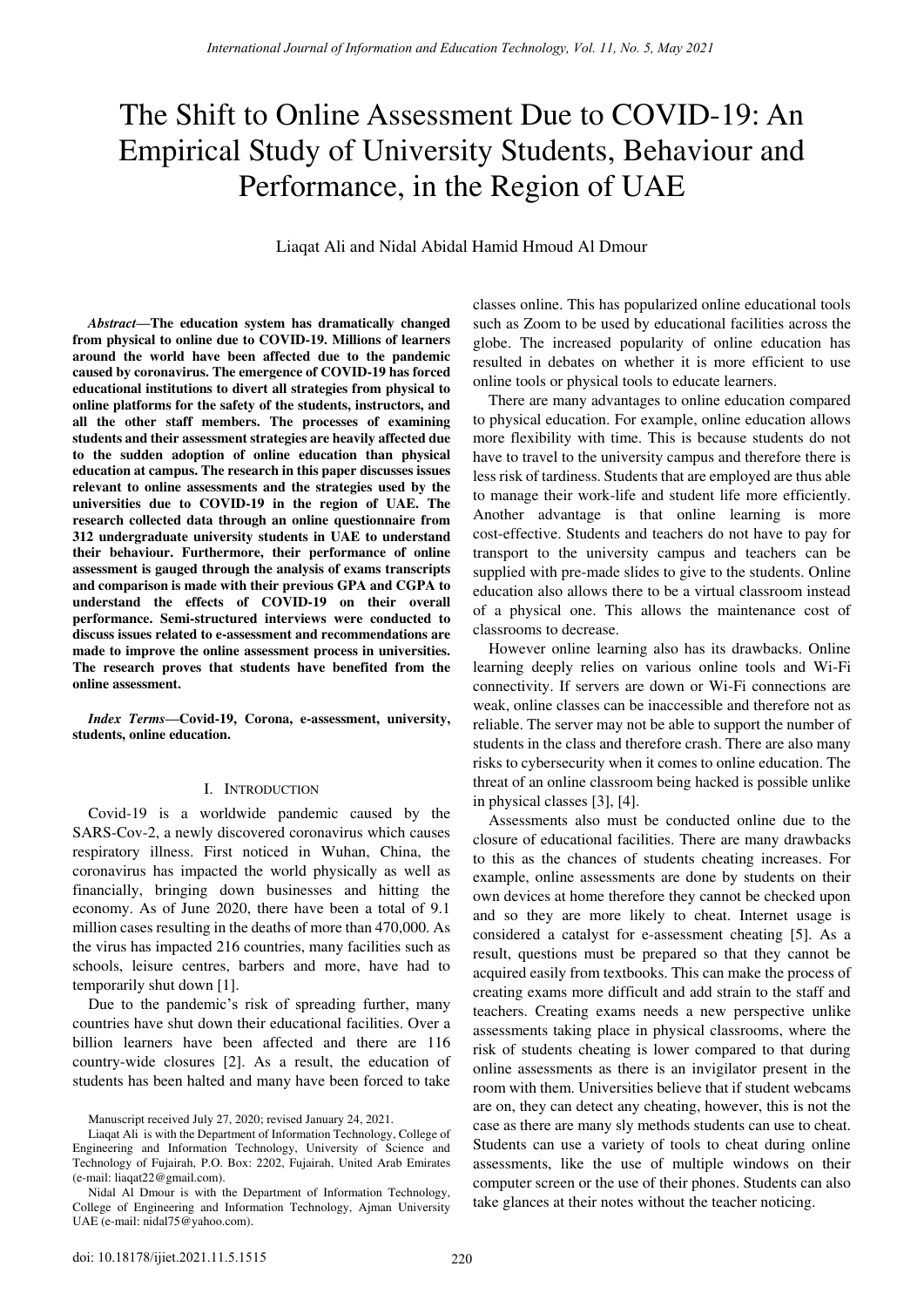Another disadvantage of online tests is that due to the limit of students in each online classroom the same exam may have to be taken separately. This allows there to be communication between the students about questions and answers. As students are more likely to cheat during online assessments, as they are easily able to, students that do not resort to cheating may be demotivated due to their scores compared to others. This can cause moral students to cheat, thus adding to the inaccurate scores on exams.

Even though online assessments offer ease and are more cost-efficient than physical assessments, there are still many infrastructural barriers. A stable internet connection, electric connection, and other infrastructural issues must be considered when universities consider the audience of the online exam. If the connection ceases mid-exam, not only do students have an opportunity to teach but also jeopardise their concentration, leading to lower inaccurate results.

Online examinations also restrict collaborative projects and specific examinations. Due to its current limits and framework, the tools used for online assessments are objective, focusing on mostly written examinations. Online assessment tools do not allow examinations of students studying arts or any group projects, where students are handed a group task and judged on their result. This restricts a full evaluation of students across the university courses and shows that online assessments only allow specific examinations [6]-[8].

## II. LITERATURE REVIEW

In higher education specifically, the development of technologies has been improving the assessment system [9]. Technology is central to learning and therefore as a result has proved itself to be central to assessment [10]. Technology has therefore drastically shaped the education field [11]. To conduct online assessments and create online classes, various tools are being used by educational facilities. Applications such as Zoom, WebEx, Microsoft Team, and Skype are being used to allow students to attend online classes. These video telephony and online chat services connect students and teachers via the internet.

Tools used for conducting online assessments have also begun to popularize. Tools such as Blackboard Learn, and Lockdown Browser are being used to allow students to perform examinations at home. These tools allow for more fair and valid tests as they perform certain actions that take measures to prevent students from using third party software during assessments to cheat. Online assessment tools are made with the purpose of cutting down as much cheating as possible, however they are not perfect and can be bypassed. With the rise of online formative assessment during the COVID-19 pandemic, online assessment tool usage has been on the rise and therefore more companies are taking the opportunity to advertise their online assessment software. A wider use of e-assessment would require a more thoughtful understanding on how innovative technologies and tools can be effectively integrated into the assessments [12].

Assessments are a crucial aspect of the teaching and learning process in higher education institutions [13]. This is because, not only do assessments indicate the progress of the student to the teacher and the university, but also put the students through a mock scenario of how their final assessment will be, giving them better preparation and an indication of future exams. Due to advancements in technology and online learning tools and systems, an online assessment format has become a viable means of assessing students in such systems [13]. However, this always brings up the question as to whether or not the validity of online assessments is comparable to that of traditional methodologies due to the fact that students have immediate access to a wide range of forbidden tools which they can use to their advantage and therefore there are many critiques of current e-assessment policies [14]. Compared to in house assessment methods, online assessment encompasses different characteristics [15]. Although e-assessment has advantageous properties compared to standard assessment methods, such as saving time for the teachers to correct the paper [16]. E-assessment however does provide advantages such as reducing the tutors time and effort and therefore being introduced into the education system [17]. There are multiple qualitative methodologies that can be used to conduct online assessments. For example, task-based simulations can be used. This is a form of adaptive e-assessment where students must use given resources and skills to complete a task in a safe virtual environment [18]. The task simulation must be as realistic as possible in order to assess their performance in context. Another methodology that can be used is giving students open ended questions. These are questions with no right or wrong answers, rather they allow online students to reflect on the topic and draw in their own conclusions. Problem solving case studies can be another form of assessment that can be used for online testing. This encourages learners to solve a problem whilst also displaying their current knowledge. The ability to solve problem can be seen through the observations the students make [19] .This case study can be either a real world example or a theoretical scenario where the students will have only their own knowledge to rely on as they work to solve the problem at hand. Education institutions can also use online group collaboration projects to gather assessment results. Learners can work together to solve a problem and also assess the performance of their peers with peer-feedback. However, the effectiveness of these formative e-assessments depends on student attitudes towards the different aspects of online formative assessments [20].

Like all endeavours towards education, there are still many flaws in online education and assessments. Assessment is a very sensitive activity where the teacher must take extra care when formatting it [21]. From its fairness to robustness, online learning has only scratched the surface. Without a doubt, as technology advances, the popularity of online learning will increase and as a result, present tools being used will need to be updated to battle with the current disadvantages of online education.

There are many improvements required for the infrastructure of online education. As of now, a strong Wi-Fi connection and a capable computer system are needed to allow students who attend online classes to receive a stable connection. Some e-learning platforms use cloud services that are straining on the internet connection and can have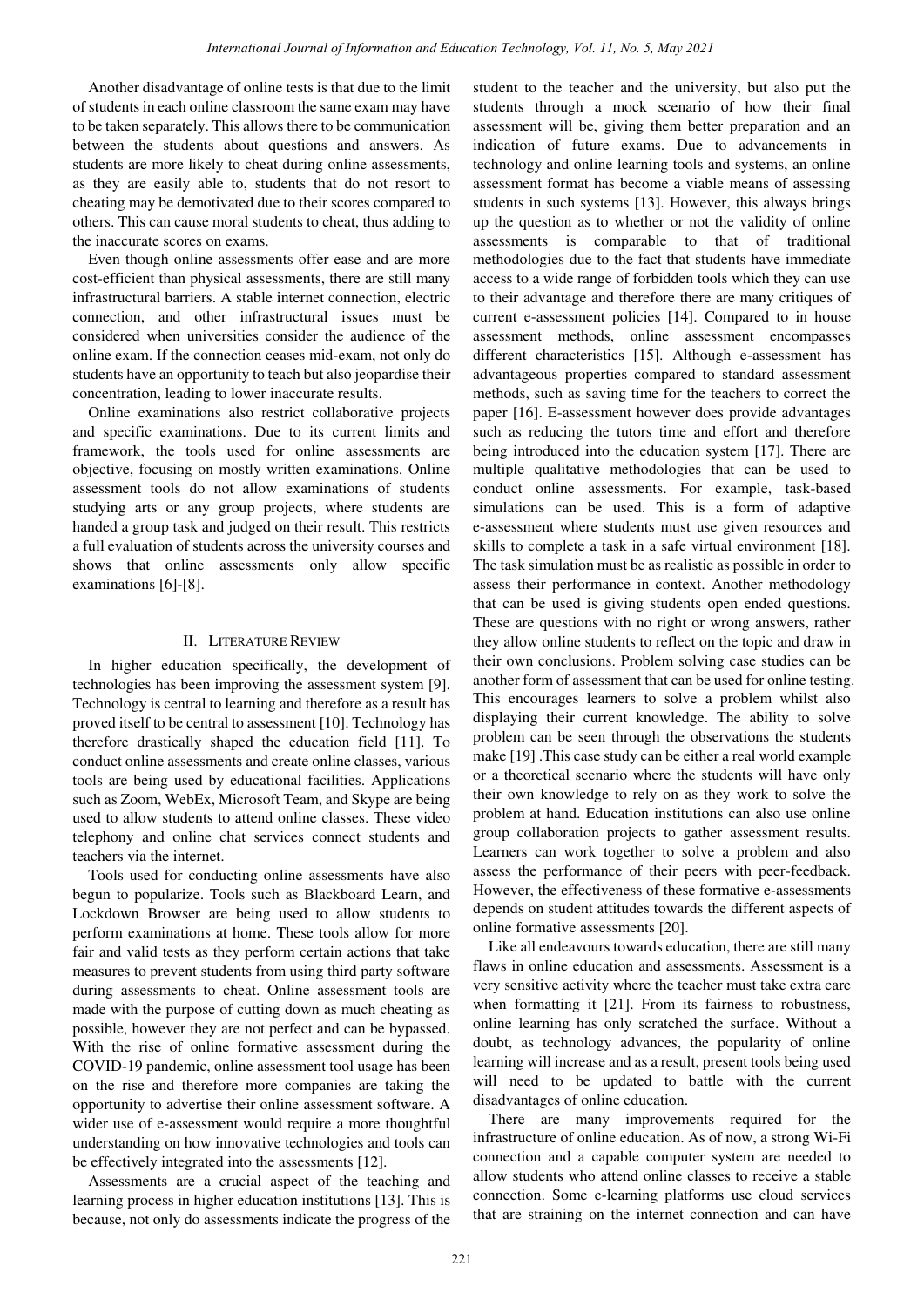cybersecurity threats. E-learning platforms should seek to improve protection and allow students with weaker infrastructure to be able to access their services with ease.

Online assessments also allow fraudulent examinations, in which students are capable to cheat. This provides inaccurate results and thus causes unfairness within the grading system. E-learning services should look to provide assessments tool which conducts exams in fairness with accuracy. They should reduce the capability of cheating and fraud within online examinations by either performing unorthodox methodologies of assessments or thoroughly using online assessment tools which aim to prevent cheating to the highest degree possible. These methodologies should come with pre planned learning materials for highest possible efficiency [22].

An online formative assessment method has been the primary method of assessment for all educational institutions across the globe [23]. Due to the closure of all campuses and no more face to face teaching, students are now also taking their exams and assessments mostly online as well. E-assessments are currently a major concern to all educational institutions worldwide [24]. Before the pandemic ensued, in-house, traditional methods of assessment were the only form of acceptable assessments that would give valid results. This is solely due to the nature of online assessments as it can be very easy for students to cheat whilst participating. This is because students have immediate access to the web and a variety of other tools that give then a distinct advantage that they would not have in traditional assessment methods. Also, the fact that it is basically impossible to invigilate student behaviour during online assessments means that students are more than likely to rely on cheating methods as they have no means of being caught by exam invigilators. However, due to the fact that in-house assessments are not possible, e-assessments are the only format that educators can rely on in order to view student performance and progression. Online assessments are now the main way to assess students across all educational institutions due to the fact that students can perform them safely from a virtual classroom. Due to the disadvantages that come with e-assessments, educators should pre-determine the purpose of the assessment and the criteria that is to be measured [25].

It is important that educators consistently keep an eye on the progression and dedication of the students during times when they are away from the classroom. Assessment is the core of higher education [26]. Formative e-assessment is not only an integral part of teaching but also a good learning experience [27]. Online examinations are being increasingly implemented in higher education institutions [28]. Universities have adopted e-assessments due to obtain a more accurate and faster method to assess students, rather than traditional paper-based assessments [29]. Although it can be bypassed in some ways, online assessments are the best way to give educators an insight on whether or not students are progressing. Online assessments therefore become a near integral part of the process to determine whether or not the aims and objectives of education are being met. E-assessments are beneficial as they improve student learning. Assessment is important because it has a strong impact on student learning [30]. Testing students and telling

them before-hand motivates the student to study and learn more as they wish to perform to the best of their abilities in the upcoming assessment. Later on, the educator is able to analyse the performance of the students and evaluate which topic subject the students had the most difficulty in and which needs to be focused on the most. Teachers can evaluate student competencies and knowledge through e-assessment [31]. This analysis of the assessment performance allows the educators to identify the challenges of the course and assignment. This intern also improves instruction by identifying what types of instructional adjustments need to be made in order to fit the course better. Although creating an engaging and effective assessment strategy is considered one of the most difficult areas in learning design [32] , carrying out this process makes it so that student grading is more reflective of the students learning towards the course outcomes and the students skills and therefore making the grading of the students more systematic and objective.

## III. RESEARCH METHODOLOGY

In the first phase, the primary data of this research is collected through the online close-ended questionnaire from 312 undergraduate students of different programs from the universities of UAE. The online questionnaire was developed through 30 different questions covering aspects of online assessments including the gender of the survey respondents. Majority of the students were from University of Science and Technology of Fujairah and Ajman university of UAE. However, students from UAE University also participated in the survey of this research. In addition, other organization such as Ministry of Education and Ministry of Health also participated in the survey of this research. The answers collected from 312 survey respondents are gauged on the scale of Strongly Agree, Agree, Neutral, Disagree, and Strongly Disagree. The responses were collected during the period of Saturday 20 June 2020 – Friday 26 June 2020.

In the second phase of the research, semi-structured interviews with 30 different students were conducted to understand their behaviour and preference for the online assessment and education. Students showed a very high interest and presented their views, comments, and suggestions for either online or physical assessments on the campus.

In the third phase of the research, the authors of this research analyzed 61 student's transcripts across two universities, university of science and technology of Fujairah and Ajman university UAE, from different programs and data is analyzed from 2016-2020 to understand their performance and its effects due to online assessment.

## IV. FINDINGS AND DATA ANALYSIS

The research in this paper collected primary data through online questionnaire where 312 undergraduate students participated in the survey. The online questionnaire was made by 30 close ended questions where the first question was about their gender only. The further sections of this paper elaborate the data findings and analysis of these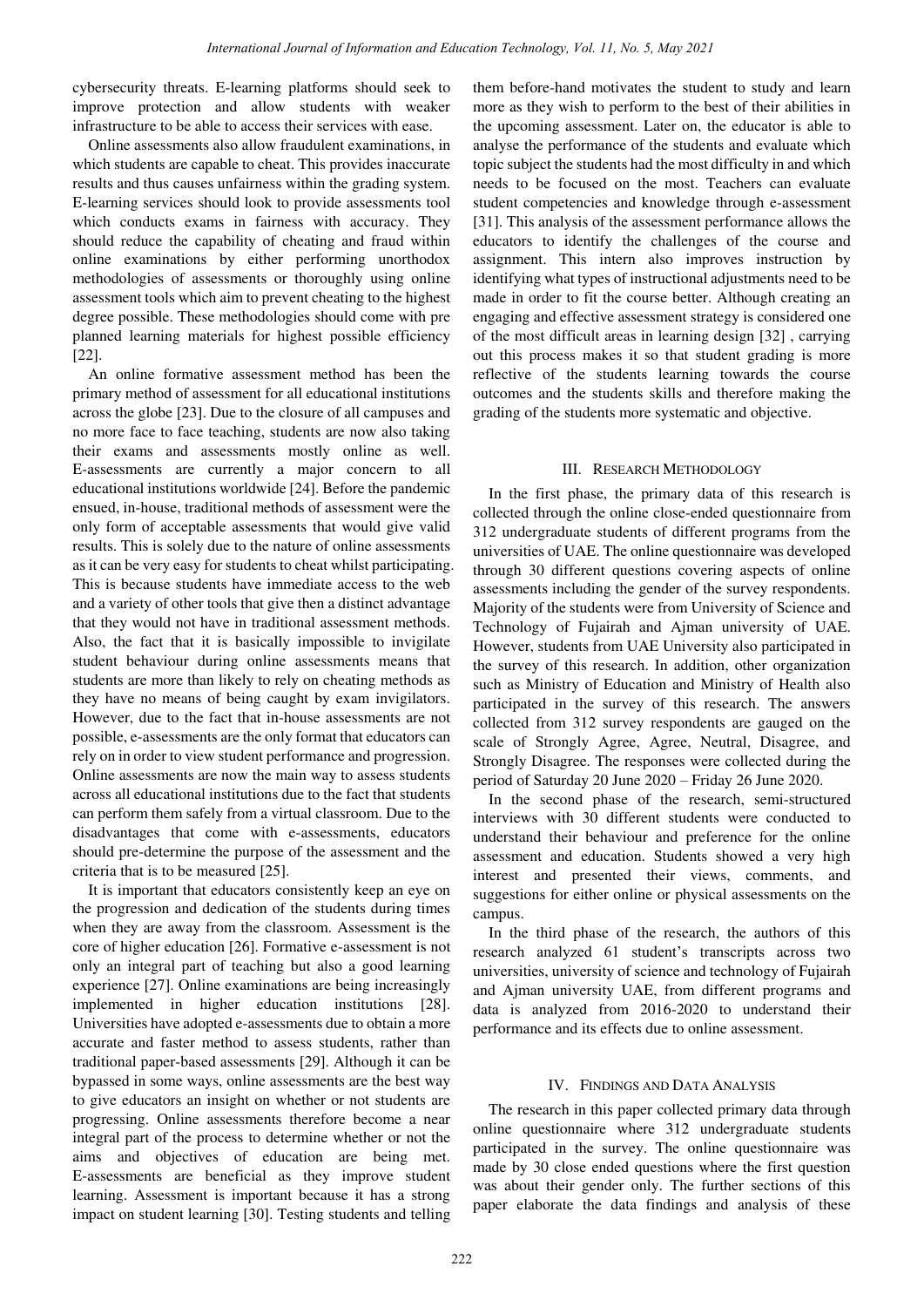findings.

#### *A. Online Survey Respondents and Their Gender*

The survey of this research found that both male and female students revealed their high interest and participated in the survey.

As shown in the figure below, 76.3% of participants in this survey were female, while 20.5% were male. However, 3.2% students preferred not to mention their gender. This concludes that the majority of participants who conducted the survey were female.



Fig. 1. Gender of online survey respondents.

#### *B. Data Analysis and Findings*

Table I, containing 29 close ended questions covering major aspects of online assessments to understand student's behaviour below shows the data collected through the survey of this research.

#### *C. Survey Questionnaire*

Following were the questions asked in the survey of this research.

- 1) I have a good prior experience of online assessments/examinations?
- 2) It is easier to take an online assessment than physical assessment in the university.
- 3) I have browsed among web pages easily during online assessment.
- 4) I have followed the direction of online assessment without any problem.
- 5) I believe online assessment is more transparent and fairer than physical assessment on campus.
- 6) Cheating is more difficult in online assessment than physical assessment.
- 7) The use of other applications such as WhatsApp is possible during online assessments and students can benefit from such applications
- 8) Physical examinations on campus provide a better environment than online assessments as teachers could be contacted if there is any clarification required about a particular question.
- 9) I believe my computer literacy and typing skills is a barrier in online assessment.
- 10)Online assessment contains more questions than physical assessment and it is important that students must have deep study of the subject to be successful.
- 11)Time management is more difficult in online assessment than physical assessment on campus.
- 12)Online assessment is consistent with the teaching styles.
- 13)Online assessments are more efficient and effective than physical exams on campus.
- 14)Online assessments are more systematic than physical exams on campus.
- 15)I am happy with the user interface/tool used for online assessment by my university.
- 16)I believe online assessment offers more opportunities than paper alone based assessment.
- 17)Results were received more quickly than physical examination which is the best advantage of online assessment.
- 18)Learners would prefer using online assessment rather than physical examination on the campus.
- 19)I believe that technologies are difficult to implement for online assessment.
- 20)There is a lack of direction being provided by the ministry of education for online assessments in educational organizations.
- 21)Online assessment is part of a strategy to increase success rate by the universities.
- 22)The availability or structure of the technology (e.g. Wi-Fi, network, PCs) impacts on my e-assessment?
- 23)My digital literacy is good to cope with online assessment environments.
- 24)More innovative use of e-assessment across all qualifications is critical.
- 25)It is better to provide more use of assessment opportunities outside the classroom.
- 26)It is better to provide more online mock exams before conducting the final e-assessment.
- 27)I have managed to achieve better grades in online assessment than physical assessment.
- 28)I have converted my grades to PASS, as I was not satisfied with my performance of online assessment.
- 29)I would like all future exams to be conducted online.

| Q.             | <b>Strongly</b> | Agree | <b>Neutral</b> | <b>Disagree</b> | <b>Strongly</b> |
|----------------|-----------------|-------|----------------|-----------------|-----------------|
| No.            | Agree           |       |                |                 | <b>Disagree</b> |
| $\mathbf{1}$   | 20.5%           | 52.6% | 16.7%          | 3.8%            | 6.4%            |
| $\overline{c}$ | 23.1%           | 42.9% | 16.7%          | 11.5%           | 5.8%            |
| 3              | 20.5%           | 50.6% | 16%            | 9.6%            | 3.2%            |
| $\overline{4}$ | 21.8%           | 42.9% | 29.5%          | 5.1%            | 0.6%            |
| 5              | 17.6%           | 26.3% | 30.1%          | 14.7%           | 10.9%           |
| 6              | 10.9%           | 31.4% | 28.2%          | 21.2%           | 8.3%            |
| $\overline{7}$ | 18.6%           | 47.4% | 21.8%          | 10.3%           | 1.9%            |
| 8              | 28.8%           | 48.1% | 19.9%          | 1.9%            | 1.3%            |
| 9              | 17.9%           | 38.5% | 21.2%          | 14.1%           | 8.3%            |
| 10             | 25%             | 42.3% | 20.5%          | 12.2%           | $0\%$           |
| 11             | 26.3%           | 34.6% | 20.5%          | 16%             | 2.6%            |
| 12             | 15.4%           | 46.8% | 26.3%          | 7.1%            | 4.5%            |
| 13             | 17.9%           | 33.3% | 21.2%          | 18.6%           | 9%              |
| 14             | 17.9%           | 30.8% | 32.7%          | 12.8%           | 5.8%            |
| 15             | 24.4%           | 44.2% | 25.6%          | 3.2%            | 2.6%            |
| 16             | 17.9%           | 44.9% | 22.4%          | 9%              | 5.8%            |
| 17             | 28.8%           | 42.3% | 21.8%          | 6.4%            | 0.6%            |
| 18             | 15.4%           | 37.8% | 28.8%          | 12.8%           | 5.1%            |
| 19             | 10.3%           | 31.4% | 29.5%          | 27.6%           | 1.3%            |
| 20             | 12.8%           | 37.8% | 37.2%          | 11.5%           | 0.6%            |
| 21             | 14.1%           | 46.8% | 28.2%          | 9%              | 1.9%            |

TABLE I: DATA FINDINGS AND ANALYSIS

 $\overline{\phantom{a}}$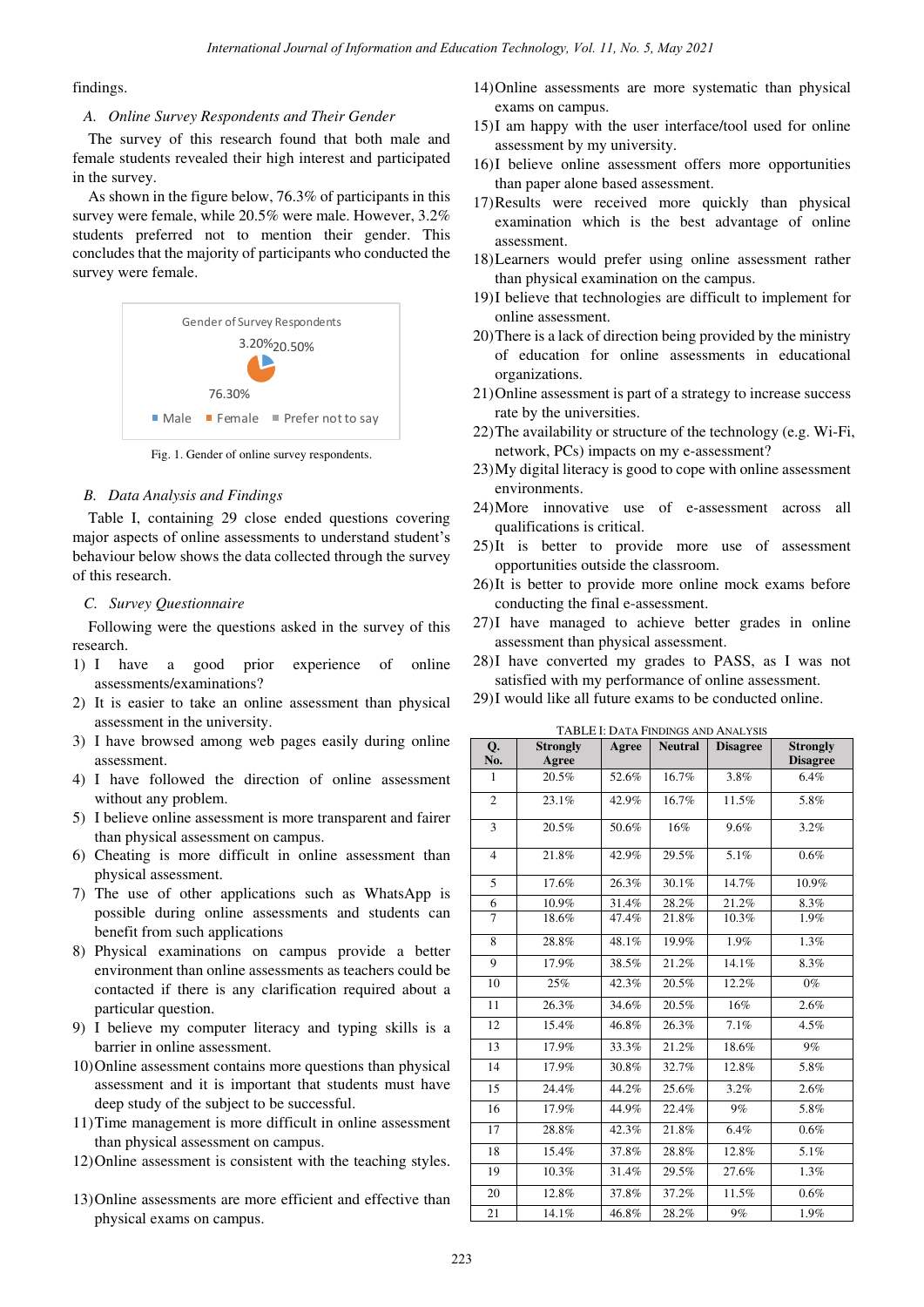| 22 | 30.1% | 46.2%    | 19.2% | 3.8%    | 0.6%     |
|----|-------|----------|-------|---------|----------|
| 23 | 16.7% | 51.9%    | 30.1% | 1.3%    | $0\%$    |
| 24 | 14.4% | $45.5\%$ | 37.2% | 3.2%    | $0\%$    |
| 25 | 19.2% | 48.1%    | 27.6% | $4.5\%$ | 0.6%     |
| 26 | 28.2% | $45.5\%$ | 22.4% | 3.2%    | 0.6%     |
| 27 | 19.2% | 41.7%    | 26.9% | 9.6%    | 2.6%     |
| 28 | 17.3% | 34.6%    | 17.3% | 19.9%   | $10.9\%$ |
| 29 | 18.6% | $30.1\%$ | 30.8% | 9%      | 11.5%    |

## V. CONCLUSION AND DISCUSSION ON DATA FINDINGS

As shown in Table I 52.6% of survey participants agree while 20.5% participates strongly agree towards having received a good prior experience of online assessments and examinations. However, a small number of students disagree with the statement about their prior experience of online assessment. The majority of survey participants agree that it is easier to take an online assessment than a physical assessment in the university. More than half of the participants agreed to having been able to browse among web pages easily during online assessments due to their prior experience. Most of the survey participants were able to follow the directions of online assessment without any problems or difficulties. This shows their computer literacy and skills while conducting online assessments.

Most survey participants (30.1%) were neutral towards the belief that online assessments are more transparent and fairer than physical assessments on campus. The majority of participants agree that it is more difficult to cheat in an online assessment rather than a physical assessment. Also, most participants agree to the fact that the use of other applications such as WhatsApp is possible during online assessments and students can benefit from such applications.

A vast majority of student's participants agreed in the survey of this research that physical examinations on campus provide a better environment than online assessments as teachers could be contacted if there is any clarification required about a particular question. This facility cannot be used during the process of online assessment.

The typing speed and other skills play an important role during the course of online assessment. The language is another barrier to be considered here. Therefore, the majority of participants agree towards the statement that their computer literacy and typing skills is a barrier in online assessment. This may have effect on their performance and overall grades.

Most participants agree that online assessment contains more question than physical assessment and it is important that students must have deep study of the subject to be successful. However, the online assessment may contain questions such as multiple choices, true false or other short questions and this may be the main reason of their thinking that they have to answer more questions in online assessment than physical examination on university campus.

Time management is critical both in physical and online assessments. However, most of the survey participants agree that time management is more difficult in online assessments than physical assessments on campus. This may be the reason that online assessment contains different techniques during the course of assessments. Such as a sequential approach of the questions where students are not allowed to visit their previous questions once answered. Such techniques make time management difficult for student conducting online assessments.

The survey of this research also found that major of students 46.8% believe that online assessment is consistent with teaching styles. Further, most participants agree that online assessments are more efficient and effective than physical exams on campus. However, the majority of survey participants were neutral that online assessments are more systematic than physical examinations on campus.

User interface and the usability of online assessment is critical for the success of online assessments. The survey of this research found that majority of participants are happy with the user interface/tool used for online assessments by their university. Therefore, most survey participants agree that online assessments offer more opportunities than paper alone based assessments. A vast major of the students were found happy due to the efficiency of online assessments as they believe that results were received more quickly than physical examination which is the best advantage of online assessment. It is, therefore, most participants agree that learners would prefer using online assessments rather than physical examinations on the campus. Further, most participants agreed, were neutral or disagreed towards technologies being difficult to implement for online assessment.

The findings of the survey revealed that 37.8% agreed and 37.2% are neutral towards the statement that there is a lack of direction being provided by the ministry of education for online assessments in educational organizations and major of the students agree that online assessment is part of a strategy to increase success rate by the universities.

The majority of survey participants 46.2% agreed while other 30.1% strongly agree that the availability or structure of technology impacts on their e-assessment. Other 51.9% agree that their digital literacy is good to cope with online assessment environments. However, the majority of survey participants believe that more innovative use of e-assessment across all qualifications is critical and they agree with the statement that it is better to provide more use of assessment opportunities outside the classroom to enhance their skills. To enhance such skills majority of participates of this survey were found agree that it is better to provide more online mock exams before conducting the final e-assessment.

The survey of this research also revealed that 41.7% agree and 19.2% strongly agree that they have managed to achieve better grades in online assessment than physical assessment. However, those who could not perform well as a result of online assessments they have converted their grades to PASS, as they were not satisfied with their performance of online assessment for the purpose to maintain their GPA and CGPA. About half of the survey participants believe that they would like all future exams to be conducted online.

## VI. DATA FINDINGS FROM SEMI STRUCTURED INTERVIEWS

In overall, 30 students were interviewed about their views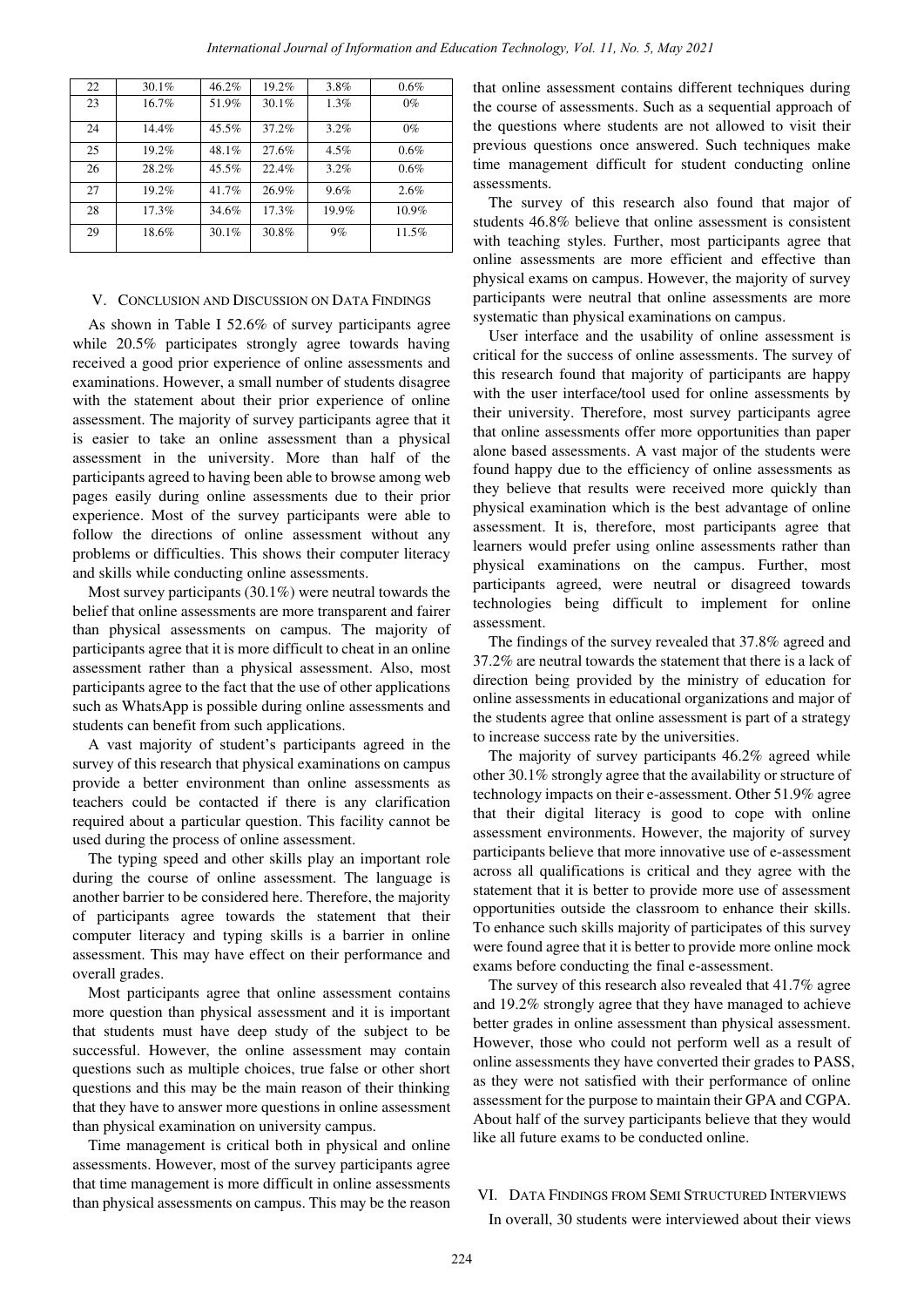on online education and assessment. Each student commented on their opinion of online education. Whilst some were eager to return to the university campus for their assessments and lectures, others chose not to give any comment.

One student commented that they had a preference to study in the university, as teaching within the university is more understandable than in online. This shows that students find it easier to learn in a classroom as they have a better connection to the teacher who can answer any questions more effectively. Another student commented that it is unfair for students to take online assessments as the tools used to conduct the assessments rely on Wi-Fi. Therefore, students with a bad connection may not be able to understand the online commands or information given to the teacher. If students were at the university this problem would not occur and the information given would be understandable to all the students, making it fair.

Other students commented that online learning and assessment allows them to have more flexible time. One student commented that as an employer, online education allows us to save lots of time and effort. This allows them to manage their schedule more effectively and efficiently. Another student quoted that since classes are online, they are not tardy and can get to the online class easily as they will not have to travel far.

Another student quoted that online assessments are unfair as many students can cheat easily. The student quoted that others achieved full marks without studying as they were able to use their notes while conducting the assessment. This could demotivate other students who are not cheating and reward those who are. This shows that online assessments can be unfair and inaccurate of the student's ability and knowledge in the subject as they are cheating.

#### VII. PERFORMANCE ANALYSIS BASED ON THE REAL DATA OF STUDENT'S TRANSCRIPTS

The authors of this research analyzed 61 students' transcripts from two different universities. The analyses were conducted from different majors such as Engineering, Information Technology, and Information Systems. For the purpose to make sure that appropriate discussion is formed, and data is fully analyzed, the author's studies student's transcripts from the year 2016, 2017, 2018 and 2019. The data of these transcripts are kept confidential.

The effect of online assessments implemented on the second semester of 2019-2020 due to COVID-19 on the GPA and CGPA of students were analyzed. As per the policy of Ministry of Education UAE, universities have offered students with the choice to convert their grades after online assessment to "Pass  $(P)$ " if they are not satisfied with the achieved grades such as D or above and "Not Pass (NP)" to replace "Fail  $(F)$ ". The analysis of the student's transcripts revealed that majority of students whose grade in the course looks below the CGPA, have selected the option P/NP. All students with F naturally would prefer to have it as "NP", with no impact on their CGPAs and their status, shown in Table II below.

| TABLE II: PERFORMANCE ANALYSIS OF STUDENT'S TRANSCRIPTS |  |
|---------------------------------------------------------|--|
|---------------------------------------------------------|--|

| Year of<br>Exams | Total<br>number of<br>transcripts<br>analyzed | <b>Number of students</b><br>who<br>select part of their<br>grades to be<br>replaced with P/NP | Number of<br>students who<br>select all their<br>grades to be<br>replaced with<br>P/NP |
|------------------|-----------------------------------------------|------------------------------------------------------------------------------------------------|----------------------------------------------------------------------------------------|
| 2016             | 16                                            |                                                                                                |                                                                                        |
| 2017             |                                               |                                                                                                |                                                                                        |
| 2018             | 20                                            |                                                                                                |                                                                                        |
| 2019             | 18                                            |                                                                                                |                                                                                        |

Table II above is the evidence that 5 students selected the P/NP for all of their grades for the purpose to make sure that their CGPAs would not have been affected and the reason is simple. From the student's view, this is considered as a wise decision. Further, 17 students partially selected their grades to be converted to P/NP which would have lowered their CGPAs. Obviously, students should have selected the option of P/NP for any grade that is lower than their CGPAs. However, not all of the students selected this option as the authors of this research observed from their transcripts and it was found that student did not replace their grades for courses that below CGPA with P/NP. From the findings and analysis it was concluded that this could be due to the reason that they do not understand the P/NP option or they may prefer to have grades in their transcripts instead of P/NP. This could be the long-term strategy of these students.



Fig. 2. GPA on the last three semesters for students from years 2016-2019.

Further analysis of the transcripts by the authors of this research found that usually students have the highest GPA in the early semester of their studies and afterward their GPAs start to decline as they begin to take major courses. The below Fig. 2, 3, 4, 5, 6 and 7 shows the analysis of these students from year 2016 to 2019 for their Grade Point Average (GPA) and Cumulative Grade Point Average (CGPA). Therefor, 2016 batch benefit from the online assessment and their GPA increased dramatically in comparison to 2017, 2018, and 2019 batches as shown in Fig. 2 and 4. For students from years 2017- 2019, their GAPs either increased or remained still which is also an achievement for them (see Fig. 2b, 2c, and 2d). Students from years 2017 and 2018 maintain the same level of GPA as some students have selected the option of P/NP for courses that would lower their GPAs. Student form year 2019 are first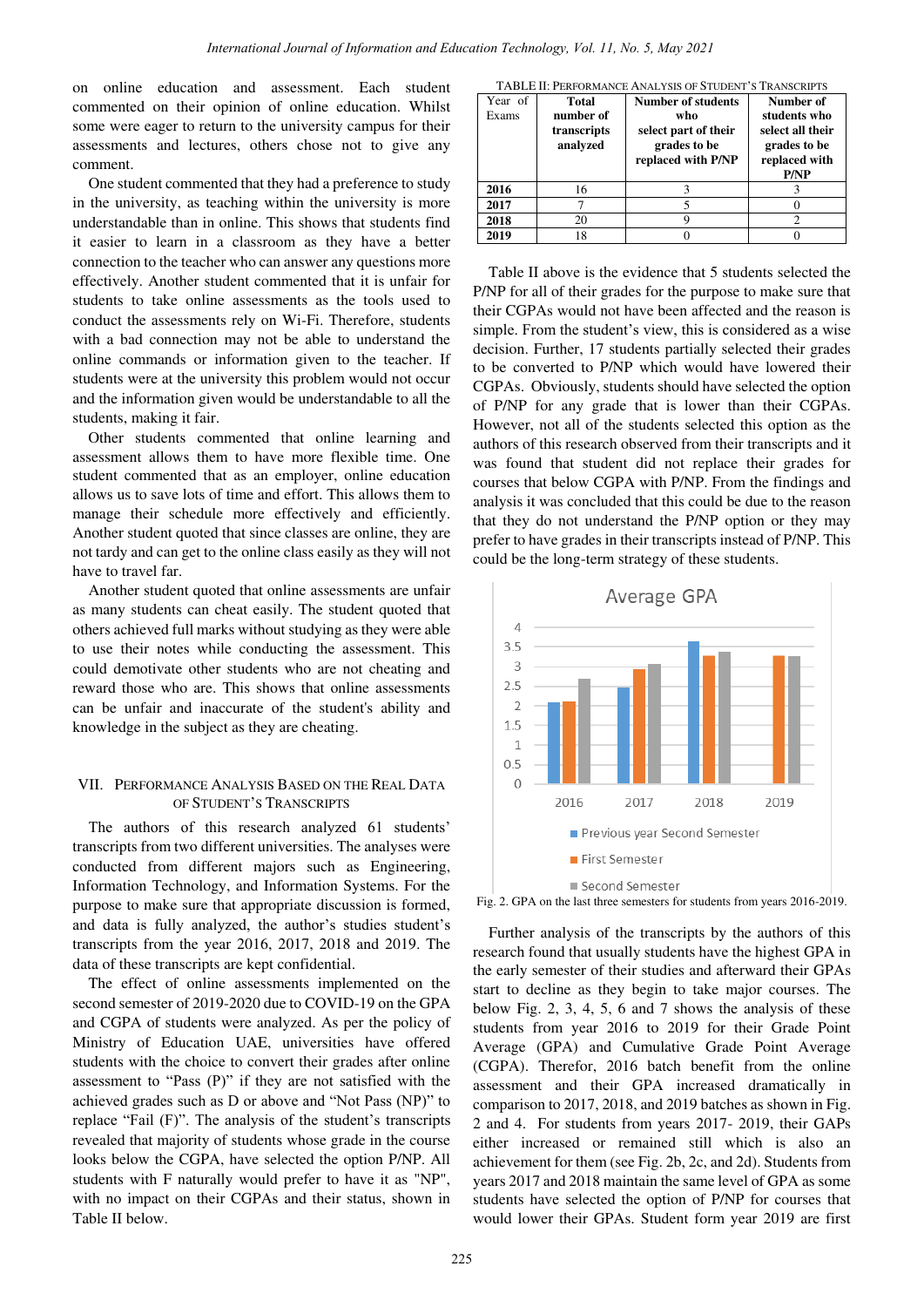year and obviously the type of courses they are doing from the first level and manage to achieve high grades with the online assessment and did not uses the option of P/NP. Fig. 3 shows that all the different batches were able to preserve their CGPA over the second semester of year 2019-2020.



Fig. 6. Student's GPA — Year 2018.



## VIII. RECOMMENDATIONS

The research in this paper recommends the following for the purpose of appropriate form of assessment that must be designed for students participating in online assessment. The recommendations of this research are beneficial not for the universities in the region of UAE only but could be applied in all universities regardless of their location.

Ministries of Education and other educational institutions must review their policies in order to implement an online assessment system to provide students with a robust and reliable area to perform their assessments.

When designing e-assessment, developers must consider the reliability of the program and its safety along with ensuring its fairness among all students.

Each university should establish student's enquiry system to help the students who encounter problems during the online courses as well as online assessment. Some students might not be familiar with the technologies and tools they will be using during the online classes. Therefore, they must be provided with adequate training to be aware of the tools used during online classes.

Advanced remote invigilation mechanisms should be used to create the same exam experience in physical classes on campus. The "Virtual Invigilator" model should be adopted to achieve effective proctoring and students will be continuously monitored while doing their assessments.

Lecturers should move away from traditional types of questions such as multiple choice and essay questions and use other types of questions such as open-book style questions or multimedia questions. Online assessment should open the door for creating a diverse range of assessment.

Cybersecurity should be considered as a threat to the online assessment process. Therefore, security services (e.g. confidentiality, Integrity, and Authenticity) must exist during the course of online assessment.

The use of third-party software that aims to prevent cheating during online assessments should also be taken into consideration. For example, a 'Lockdown Browser', which prevents the use of search engines and the internet during assessment.

Senior management, administration and operational management must fulfil their responsibilities in developing and supporting e-assessment strategies, policies, and accountability for the e-assessment process.

An appropriate form of environment suitable for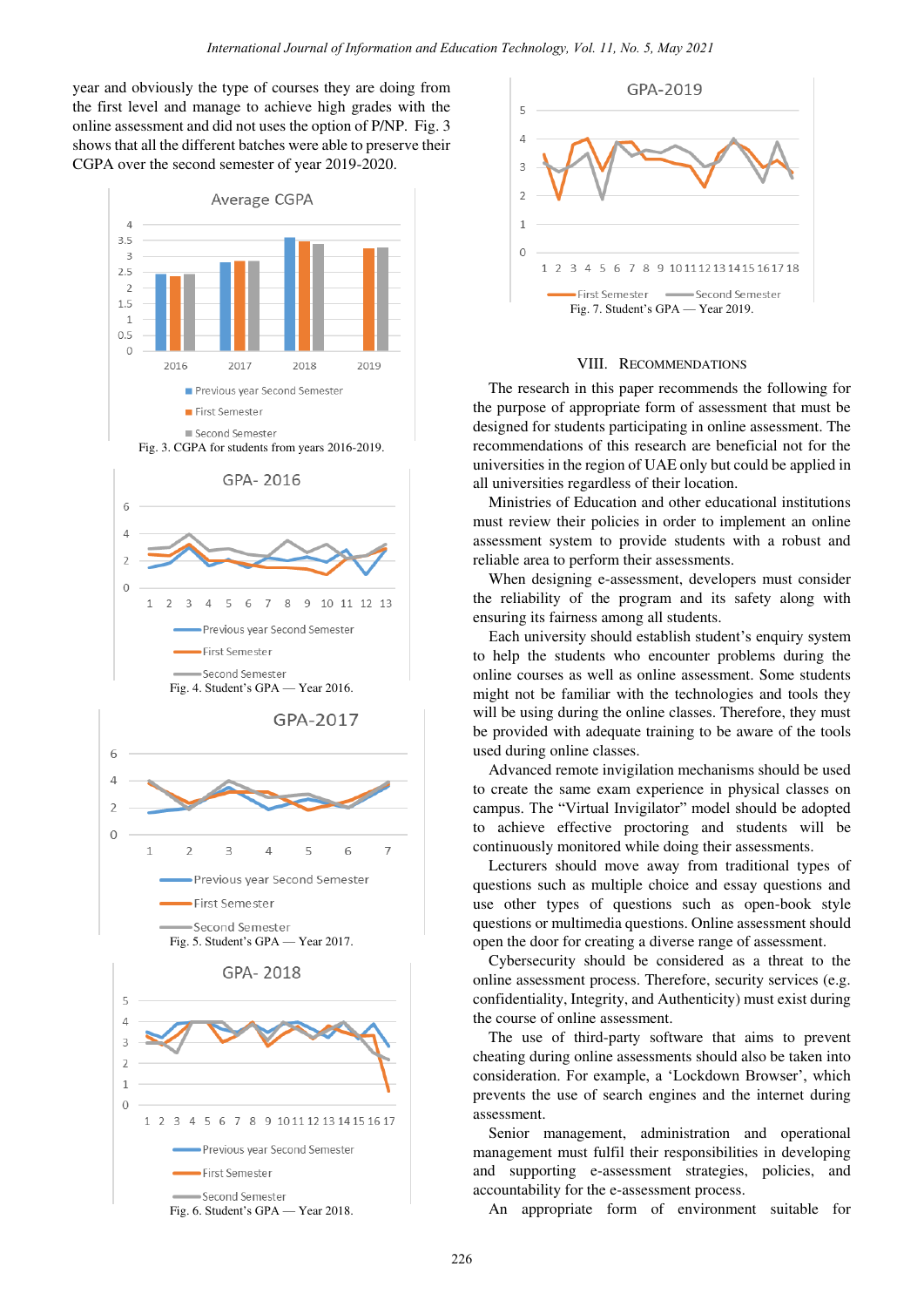e-assessment must be provided as per the policies of each university.

Only technical support should be provided to students during the course of e-assessment and no other help should be there by which students can understand or answer any e-assessment question or part.

All incidents must be recorded. This may include down time of the server, issue of connectivity, Wi-Fi connections or any other event that could create a barrier during the course of online assessments.

There is a need for international standards and best practices that should be adopted while preparing e-assessment for students at all levels.

#### CONFLICT OF INTEREST

The authors declare no conflict of interest.

#### AUTHOR CONTRIBUTIONS

Dr. Liaqat Ali is the primary researcher of this work. Section VII 'Performance analysis based on the real data student's transcripts' is analyzed by the second author, Dr. Nidal Al Dmour.

#### **REFERENCES**

- [1] WHO. (2020). Coronavirus disease (COVID-19) pandemic. World Health Organization. [Online]. Available: https://www.who.int/emergencies/diseases/novel-coronavirus-2019
- [2] UNESCO. (2020). Education: From disruption to recovery. *COVID-19 Impact* on *Education*. [Online]. Available: https://en.unesco.org/covid19/educationresponse
- [3] Talent-LMS. (2020). The benefits and drawbacks of online learning. [Online]. Available: https://www.talentlms.com/elearning/benefits-and-drawbacks-of-onlin e-learning
- S. Armstrong, "What are the advantages and disadvantages of online learning?" E-Learning Industry, 2013.
- [5] A. E. G. Roldán et al., "Pedagogical approaches for e-assessment with authentication and authorship verification in higher education," British *Journal of Educational Technology*, vol. 50, no. 6, 2019, pp. 3264–3282, doi:10.1111/bjet.12733.
- [6] (2020). Advantages and disadvantages of online examination system. [Online]. Available: https://www.onlineexambuilder.com/knowledge-center/exam-knowle dge-center/advantages-and-disadvantages-of-online-examination-syst em/item10240
- [7] P. Hoarder, "What are the advantages and disadvantages of online assessment help?" 2020.
- [8] Paatham. (2019). *Advantages & Disadvantages of Online Examination System.* [Online]. Available: https://medium.com/@tanishadutta647/advantages-disadvantages-of-o nline-examination-system-edf7b37bdc11
- P. I. Wuisan and B. Wibawa, "Using electronic assessment system in higher education: Challenges and solutions for lectures, students and institutions,‖ *International Journal of Recent Technology and Engineering (IJRTE)*, ISSN: 2277-3878, vol. 8, issue 2S9, September 2019.
- [10] N. A. Buzzetto-More and A. J. Alade, "Best practices in e-assessment," *Journal of Information Technology Education*, vol. 5, 2006.
- [11] N. N. Omar and Y. J. Phung, "E-assessment: Developing technology application prototype for easy evaluation of students' assignments, *International Journal of Information and Education Technology*, vol. 9, no. 4, April 2019.
- [12] O. Alexandra, W. Denise, and H. Wayne, S"tudents' views on trust-based e-assessment system for online and blended environments," presented at the Online, Open and Flexible Higher Education Conference, 2017, Open University, Milton Keynes.
- [13] M. Appiah and F. V. Tonder, "E-assessment in higher education: A review," International Journal of Business Management and Economic *Research (IJBMER)*, vol. 9, no. 6, 2018, pp. 1454-1460, ISSN: 2229- 6247.
- [14] S. Timmis, P. Broadfoot, R. Sutherland, and A. Oldfield, "Rethinking assessment in a digital age: Opportunities, challenges and risks, *British Educational Research Journal*, vol. 42, no. 3, pp. 454-476, 2016.
- [15] T. R. Fontanillas, M. R. Carbonell, and M. G. Catasús, "E-assessment process: Giving a voice to online learners," Int J Educ Technol High *Educ*, vol. 13, no. 20, 2016.
- [16] N. Alruwais, G. Wills, and M. Wald, "Identifying factors that affect the acceptance and use of e-assessment by academics in Saudi Universities,‖ *IJAEDU- International e-Journal of Advances in Education*, vol. 2, issue 4, April 2016.
- [17] N. Alruwais, G. Wills, and M. Wald, "Validating factors that impact the acceptance and use of e-assessment among academics in Saudi Universities,‖ *International Journal of Information and Education Technology*, vol. 7, no. 10, October 2017.
- [18] M. E. Rodríguez *et al.*, "Adaptive e-assessment system: A general approach,‖ *International Journal of Emerging Technologies in e-Learning (iJET)*, vol. 11, issue 7, 2016.
- [19] A. Astalini *et al.*, "Effectiveness of using e-module and e-assessment," *International Journal of Interactive Mobile Technologies (iJIM)*, volume 13, 2019.
- [20] B. Bahati et al., "Measuring learner satisfaction with formative e-assessment strategies,‖ *International Journal of Emerging Technologies in Learning (iJET)*, eISSN: 1863-0383, vol. 14, no. 7, 2019.
- [21] K. P. Hewagamage and G. N. Wikramanayake, "Designing formative e-assessments to prepare students for the summative assessment in massive online courses,‖ *International Journal of Information and Education Technology*, vol. 1, no. 4, October 2011.
- [22] D. Al-Shaikhli and S. Courtenage, "A literature review of personalisation, search, and navigation methods in open e-learning," *International Journal of Information and Education Technology*, vol. 8, no. 1, January 2018.
- [23] I. Sikurajapathi, K. Henderson, and R. Gwynllyw, "Using e-assessment to address mathematical misconceptions in engineering students," *International Journal of Information and Education Technology*, vol. 10, no. 5, May 2020, doi: 10.18178/ijiet.2020.10.5.1389.
- [24] S. Bennett and T. Barker, "The use of electronic voting and peer assessment to encourage the development of higher order thinking skills in learners," *International Journal of e-Assessment*, vol. 2, no. 1, 2012.
- [25] H. Alsadoon, "Students' perceptions of e-assessment at Saudi Electronic University," TOJET: The Turkish Online Journal of *Educational Technology*, January 2017, vol. 16 issue 1.
- [26] Z. G. Baleni, "Online formative assessment in higher education: Its pros and cons," The Electronic Journal of e-Learning, vol. 13, issue 4, 2015, pp. 228-236.
- [27] P. Padayachee et al., "Online assessment in Moodle, a framework for supporting our students," South African Journal of Higher Education, vol. 32, no. 5, 2018, pp. 211-235, eISSN 1753-5913.
- [28] K. Shraim, "Online examination practices in higher education institutions: Learner's perspective," Turkish Online Journal of *Distance Education-TOJDE*, October 2019, ISSN 1302-6488, vol. 20 no. 4, article 12.
- [29] N. Alruwais, G. Wills, and M. Wald, "Advantages and challenges of using e-assessment,‖ *International Journal of Information and Education Technology*, vol. 8, no. 1, January 2018.
- [30] R. D. Villiers, J. Scott-Kennel, and R. Larke, "Principles of effective e-assessment: A proposed framework," Journal of International *Business Education*, vol. 11, pp. 65-92. 2016.
- [31] W. Muhamada and W. Wikusna, "Software architecture of e-assessment on higher education,‖ *International Journalof Applied Information Technology*, vol. 01, no. 02, 2017.
- [32] M. Cubric and M. Tosic. Towards automatic generation of e-assessment using semantic web technologies. [Online]. Available: https://uhra.herts.ac.uk/bitstream/handle/2299/7785/904296.pdf?sequ ence=1

Copyright © 2021 by the authors. This is an open access article distributed under the Creative Commons Attribution License which permits unrestricted use, distribution, and reproduction in any medium, provided the original work is properly cited [\(CC BY 4.0\)](https://creativecommons.org/licenses/by/4.0/).